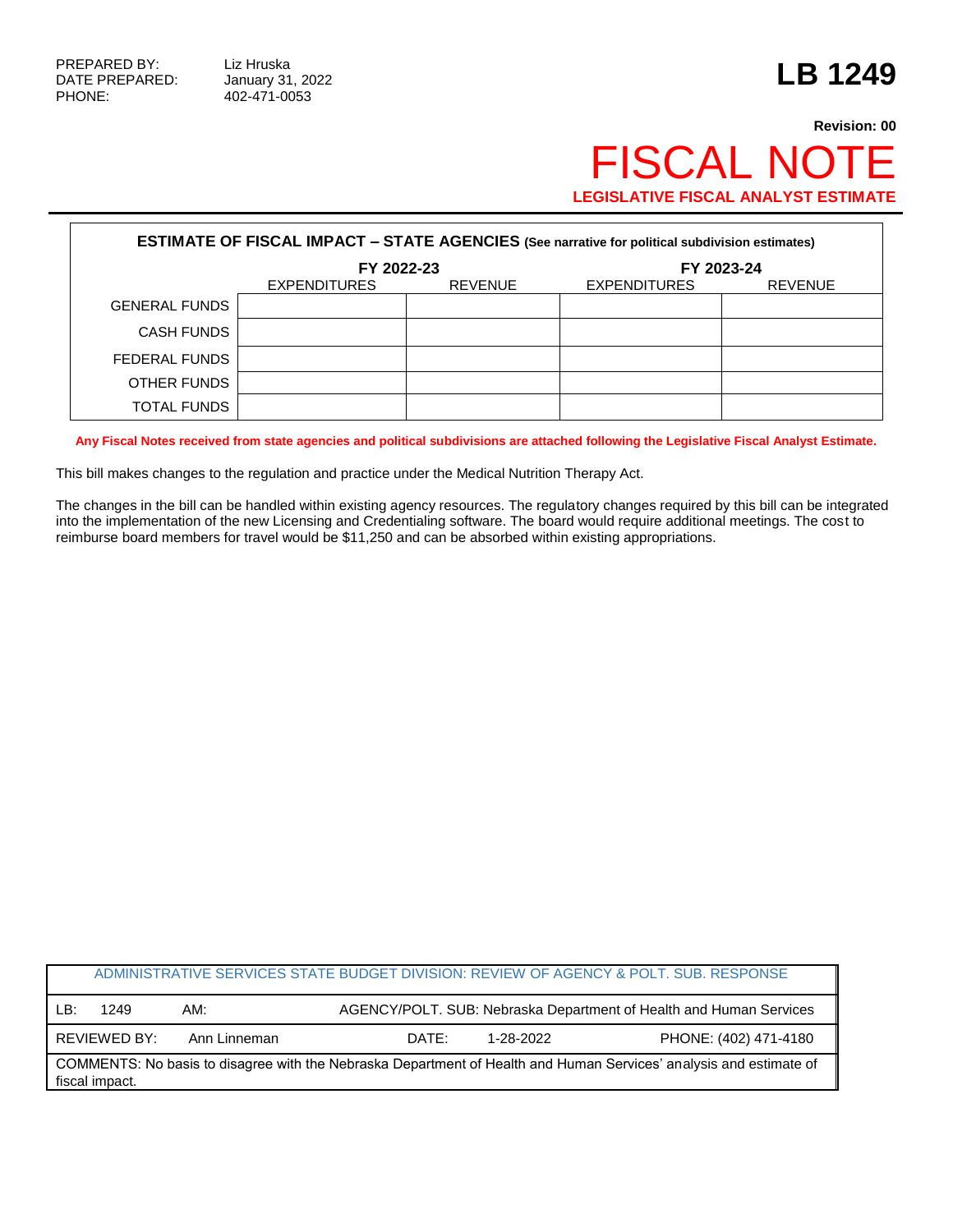**LB**(1) **1249 FISCAL NOTE 2022**

## **ESTIMATE PROVIDED BY STATE AGENCY OR POLITICAL SUBDIVISION** State Agency or Political Subdivision Name:(2) Department of Health and Human Services Prepared by: (3) John Meals Date Prepared 1-28-2022 Phone: (5) 471-6719 **FY 2022-2023 FY 2023-2024** EXPENDITURES REVENUE EXPENDITURES REVENUE **GENERAL FUNDS CASH FUNDS FEDERAL FUNDS OTHER FUNDS TOTAL FUNDS** \$0 \$0 \$0 \$0

Return by date specified or 72 hours prior to public hearing, whichever is earlier.

Explanation of Estimate:

LB1249 modifies the Medical Nutrition Therapy Practice Act to change the membership structure of the Board of Medical Nutrition Therapy, change licensure requirements, create new licensing titles and modify the scope of practice for these licenses.

LB1249 will require the Department of Health and Human Services to perform the following:

- a) Notify current licensed Medical Nutrition Therapists, consisting of 648 individuals
- b) Identify which new license type applies to existing licensees
- c) Issue new licenses as either a licensed dietitian nutritionist or licensed nutritionist
- d) Work with the Board of Medical Nutrition Therapy to modify existing regulations

Due to the implementation of the new Licensing and Credentialing software, the cost of the required changes is expected to be within the existing limits of base and variable costs of credentialing per the Uniform Credentialing Act, Nebraska § 38-151 to 38-154.

Regulations will need to be developed to set out requirements for appropriate supervision consistent with prevailing professional standards, considering education, experience, and level of responsibility. This will require additional meetings and board meeting expenses (travel, per diem, etc) to promulgate and adopt regulations.

The estimated cost per board meeting is \$2,250. This process will require an estimated 5 board meetings for a total cost of \$11,250. The department will incur these costs within existing budget.

| <b>MAJOR OBJECTS OF EXPENDITURE</b> |                     |       |                     |                     |  |  |  |  |
|-------------------------------------|---------------------|-------|---------------------|---------------------|--|--|--|--|
| PERSONAL SERVICES:                  |                     |       |                     |                     |  |  |  |  |
|                                     | NUMBER OF POSITIONS |       | 2022-2023           | 2023-2024           |  |  |  |  |
| <b>POSITION TITLE</b>               | $22 - 23$           | 23-24 | <b>EXPENDITURES</b> | <b>EXPENDITURES</b> |  |  |  |  |
|                                     |                     |       |                     |                     |  |  |  |  |
|                                     |                     |       |                     |                     |  |  |  |  |
|                                     |                     |       |                     |                     |  |  |  |  |
|                                     |                     |       |                     |                     |  |  |  |  |
|                                     |                     |       |                     |                     |  |  |  |  |
|                                     |                     |       |                     |                     |  |  |  |  |
|                                     |                     |       |                     |                     |  |  |  |  |
|                                     |                     |       |                     |                     |  |  |  |  |
|                                     |                     |       |                     |                     |  |  |  |  |
|                                     |                     |       |                     |                     |  |  |  |  |